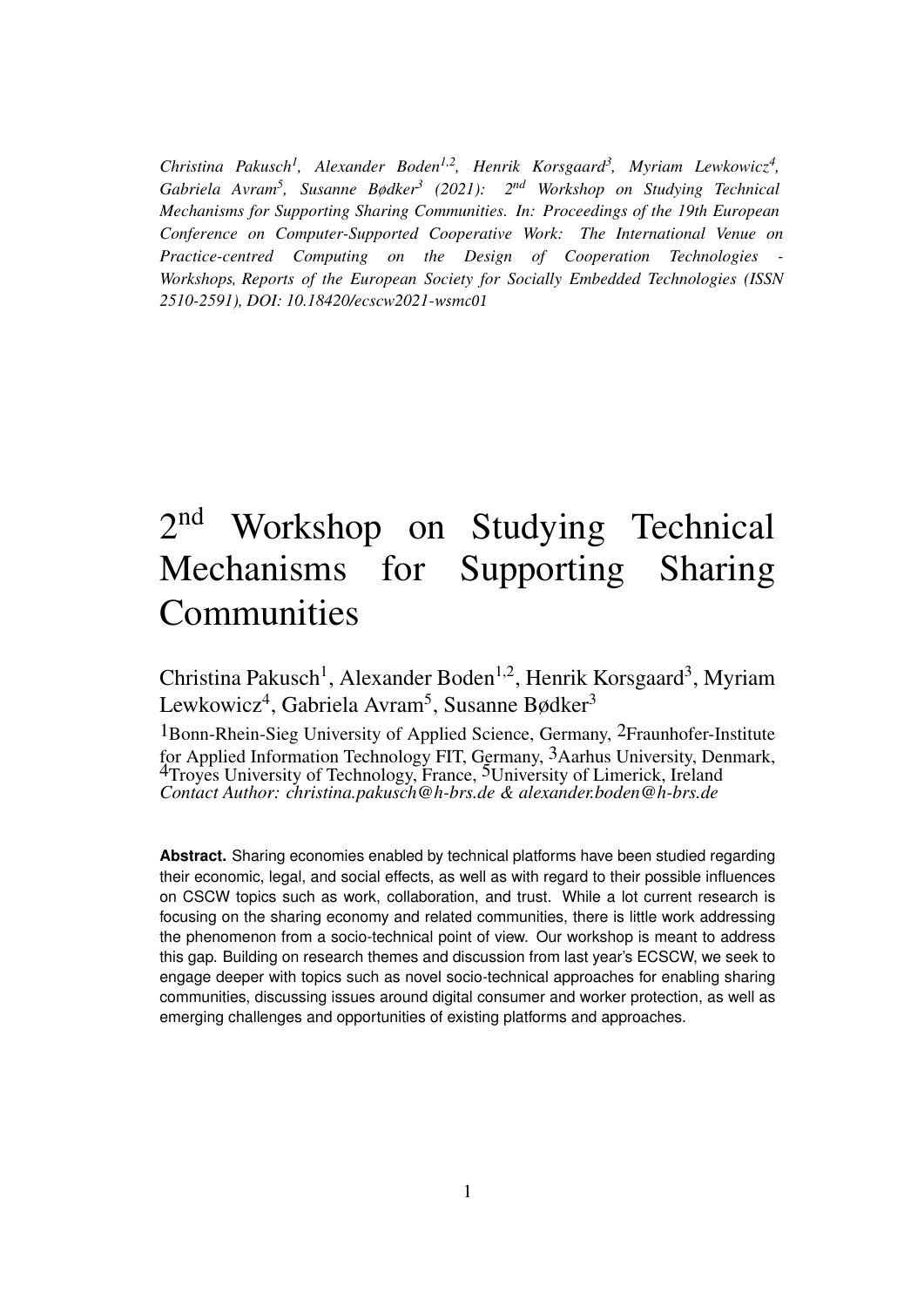# **Introduction**

Technology is a key component in the emergence of the commercial sharing economy and community-oriented collaborative economy initiatives. Housing cooperatives, community gardens, food coops, tool libraries, skill swapping arrangements, and other citizen initiatives use digital technologies for collaboration, communication, and coordination purposes. Furthermore, they are all part of the collaborative economy. In the latter cases, reuse, recycling, mobilisation of existing resources, and initiatives have a real impact on the local economy.

This workshop succeeds last years' ECSCW workshop on the technical mechanisms for supporting sharing communities [\(Korsgaard et al., 2020\)](#page-11-0), where we sought to examine and explore the relationship between these enabling technologies combined with emerging initiatives and communities. The aim of the follow-up workshop is to further engage with these research themes and work towards a better understanding of core technical mechanisms and issues we have identified. We invite submissions that build on work presented last year, particularly engaging with the following issues:

- How can we design mechanisms that enable effective and flexible sharing of digital goods and services, from simple low-tech approaches to highly sophisticated technologies such as blockchain?
- What governance and licence models can facilitate these mechanism's use?
- How can technical platforms be designed to protect the rights of their users (both consumers as well as gig workers)?
- Which role play different legal and cultural contexts, as well as general implications from the *datafication* of our lives?
- How can we address possible shortcomings of existing designs, for instance in terms of enhancing collectivity, sustainability and resilience?
- How can we raise awareness about those issues and values in sharing communities?

By 'mechanisms', we mean technological mechanisms that play a role in enabling, ordering, structuring, hindering, and shaping interactions that have various other impacts or effects on practices within sharing communities. We recognise that there is no causal effect between how a community uses a platform or how activities unfold and the technical mechanisms. However, we believe that it is possible to identify and discuss common use patterns, effects, and potential relations between several technological mechanisms as well as sharing and caring practices. Hence, our workshop is intended to focus on the technical features and infrastructures that support the collaborative practices and community aggregation regarding their effects on collaboration and economic relations.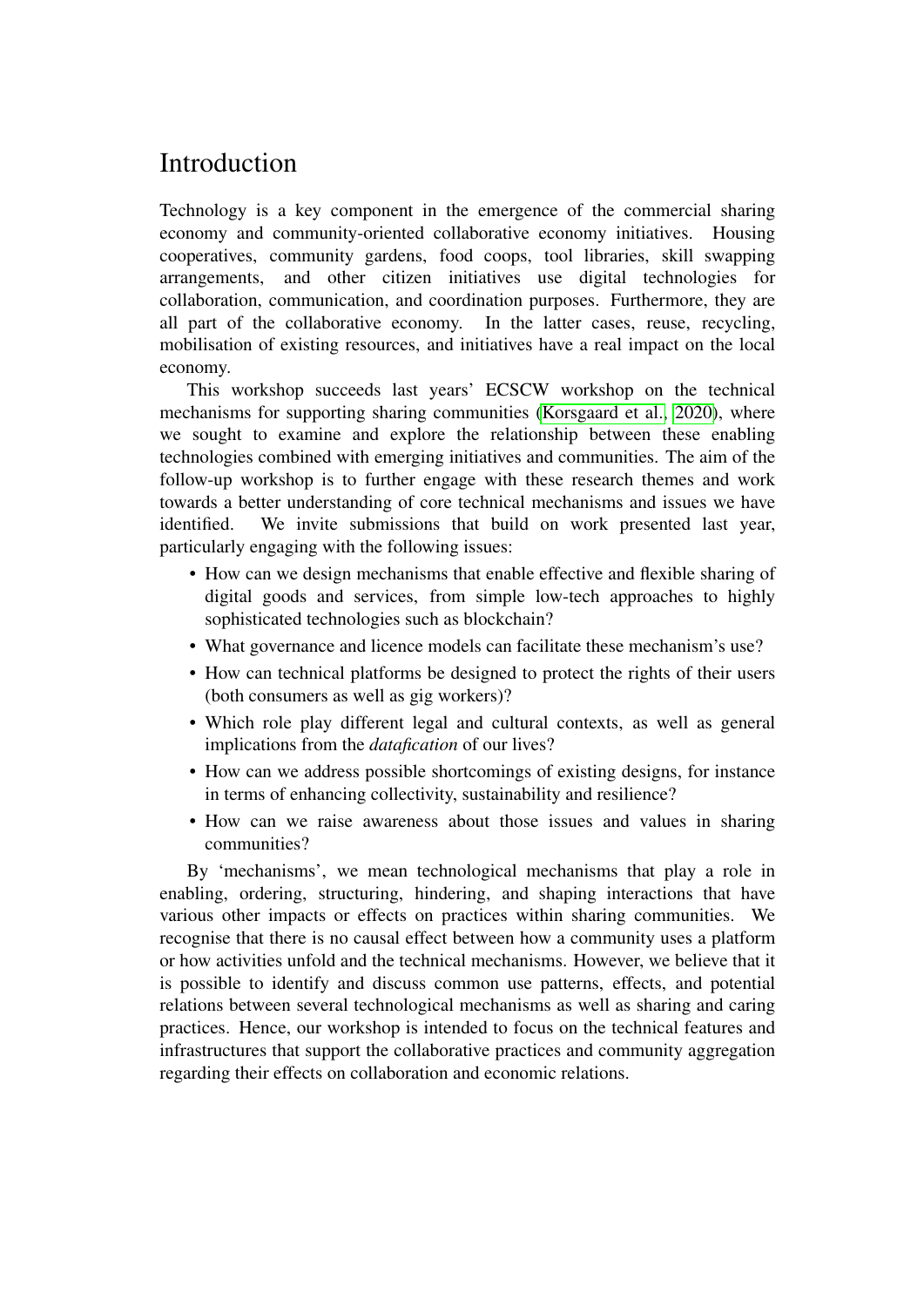## Background

The opportunities and challenges of the sharing economy are controversially discussed in the discourse about collaborative communities. The analyses focus on the economic, legal and social effects [\(Kenney and Zysman, 2015\)](#page-10-0) and regard possible influences on CSCW topics such as work, collaboration, and trust [\(Lampinen et al., 2016\)](#page-11-1).

The emergence of the collaborative economy as we know and use it today has been enabled by the technical infrastructures relying on web and mobile technologies. The initial aim was to bring together peers and share partially or completely unused resources with one another - capitalizing these platform-mediated transactions has come to the fore as the most important economic driver [\(Geissinger et al., 2019\)](#page-10-1). Since then, a substantial transformation of pricing and labour structures can be observed as a consequence of increasing platformisation. Still, there remains considerable potential for supporting new modes of (peer-to-peer) exchange by fostering trust among strangers in the collaborative economy by applying technologies, such as reputation and payment systems [\(Ikkala and Lampinen, 2015;](#page-10-2) [Mcgregor et al., 2015;](#page-11-2) [Teodoro et al., 2014\)](#page-11-3). Platforms bear the opportunity to reallocate wealth across the value chain, specifically away from intermediaries and towards small producers and consumers [\(Schor and Fitzmaurice, 2015\)](#page-11-4). This somewhat optimistic view of connected consumption is in stark contrast with calls for more equitable forms of organising platform labour, such as cooperatives and other social enterprises [\(Scholz 2014\)](#page-11-5), and critiques of the emotional labour, body labour, and temporal labour that work under platform capitalism involves [\(Casilli and Posada, 2019;](#page-10-3) [Raval and Dourish,](#page-11-6) [2016\)](#page-11-6).

In the discourse about technical platforms, it is particularly interesting that the term itself has been understood rather broadly, as *"a set of digital frameworks for social and marketplace interactions"*, which *"organize and structure economic and social activity"* [\(Kenney and Zysman, 2016\)](#page-10-4). While platforms have been analysed in their role as mediators for sharing goods and services in addition to facilitating those transactions (such as by offering means for payment), the technological basis, infrastructure or functionality that are underlying a particular sharing economy communities have been less discussed [\(Bødker et al., 2020\)](#page-10-5).

Ongoing research mainly investigates the sharing economy and related communities such as food sharing [\(Ganglbauer et al., 2014;](#page-10-6) [Malmborg et al.,](#page-11-7) [2015\)](#page-11-7), time banking [\(Bellotti et al., 2014;](#page-9-0) [Seyfang and Smith, 2002\)](#page-11-8), and local online exchange [\(Lampinen et al., 2016;](#page-11-1) [Suhonen et al., 2010\)](#page-11-9), as well as network hospitality [\(Bialski, 2012;](#page-10-7) [Ikkala and Lampinen, 2015;](#page-10-2) [Molz, 2012\)](#page-11-10), on-demand labour [\(Teodoro et al., 2014\)](#page-11-3), and crowdfunding [\(Bellotti et al., 2015;](#page-9-1) [Gerber and](#page-10-8) [Hui, 2013\)](#page-10-8). In Contrast, work addressing the collaborative economy phenomenon from a socio-technical point of view is rare. Only few work in HCI or CSCW is addressing the technology behind these platforms, the reasoning behind their specification, their impacts on users and collaboration, and potential effects of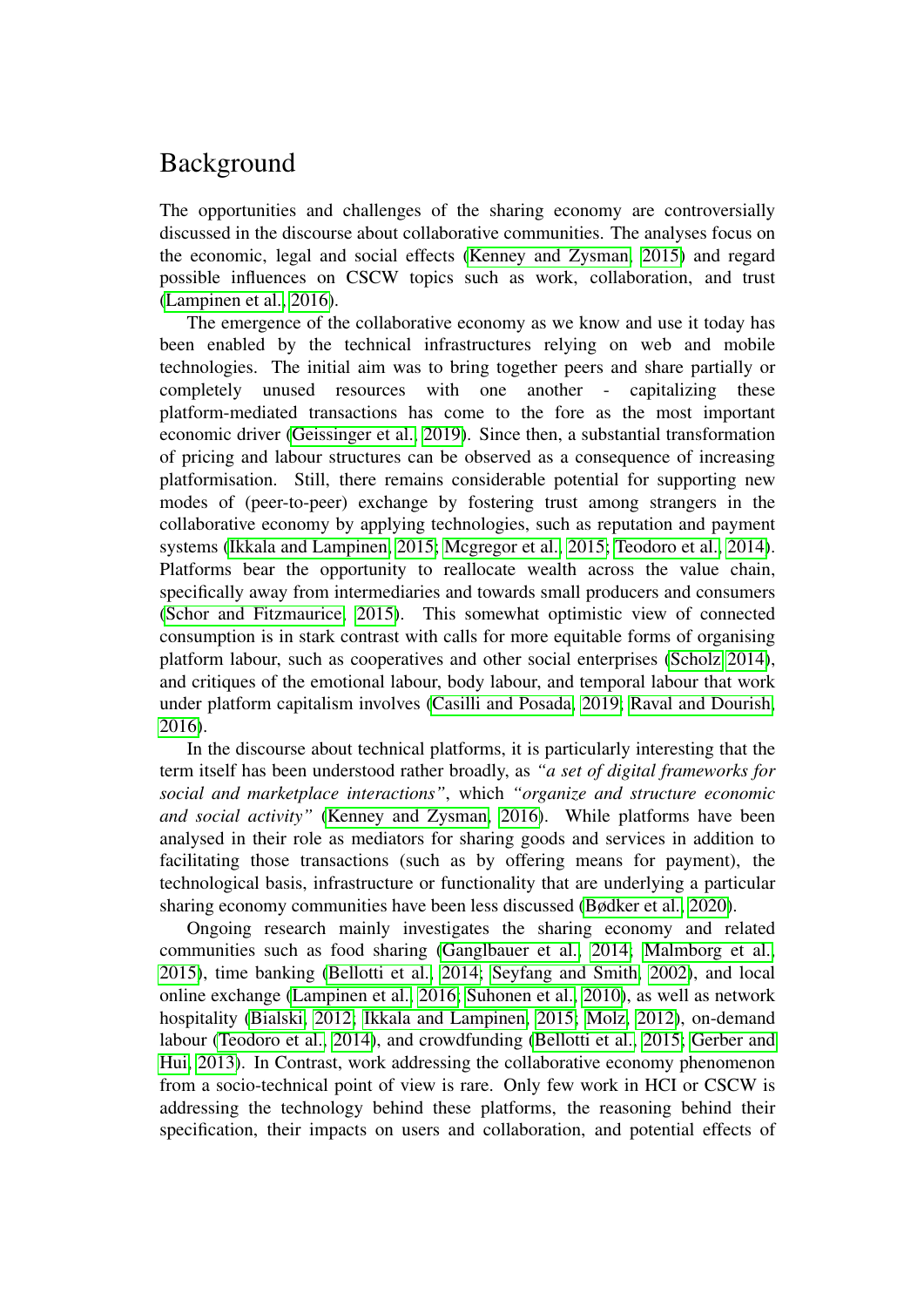technology meant to support local sharing economies in their cooperative activities. This led us to organise a workshop on the topic as part of ECSCW 2020, where we sought to examine and explore the relationship between these enabling technologies and the emerging initiatives and communities [\(Korsgaard et al.,](#page-11-0) [2020\)](#page-11-0). The aim of this year's follow-up workshop is to further engage with these research themes, and work towards a better understanding of core technical mechanisms and issues that we have identified.

We think that in particular that technical features should be studied not only from the perspective of the support they provide for collaboration, but also regarding constraints and limitations they impose by observing how people work-around those constraints. We propose the following themes as possible topics for submissions.

### Themes and topic areas

Adopting a socio-technical point of view allows to study both the social processes and set of governance mechanisms, and the technological architecture constituted of software modules, interfaces, and infrastructure. As CSCW researchers, we should take the opportunity to help shape the future with the technological architecture on which platforms are based [\(Orlikowski and Iacono, 2001\)](#page-11-11). To do this, we have to look into the technical architecture of the platforms more closely. Our interest in this technological infrastructure is based on the five premises offered by [Orlikowski and Iacono](#page-11-12) [\(2000\)](#page-11-12) to carefully engage with technological artifacts: (1) information technology (IT) is not neutral or universal; IT is shaped by a variety of communities of developers, investors, users, etc. (2) IT is embedded in some time, place, discourse, community; (3) IT is made up of a multiplicity of components that require bridging, integration and articulation to work together. (4) IT emerges from practice, it can be used in different ways, adapted, expanded to accommodate different and evolving interests. (5) IT is dynamic; materials evolve, functions fail, standards are defined. In order to investigate the technological infrastructure, we need to invest in theorising the nature and the impact of this infrastructure and to work towards richer conceptualisations of IT [\(Tilson et al.,](#page-11-13) [2010\)](#page-11-13).

Based on the discussions we had as part of the initial workshop, we would like to emphasise the following issues for further discourse: Novel (socio-)technical concepts and approaches, issues around digital consumer and worker protection, as well as further emerging issues around the effects platforms have on communities, including possible blind spots such as a lack of support for collectivity [\(Bødker](#page-10-5) [et al., 2020\)](#page-10-5).

#### Novel socio-technical approaches

The best-known companies in the so-called platform economy share their assumption about a dominant market position in their respective fields. This aggravates the competition with these platforms for new companies [\(Barwise and](#page-9-2)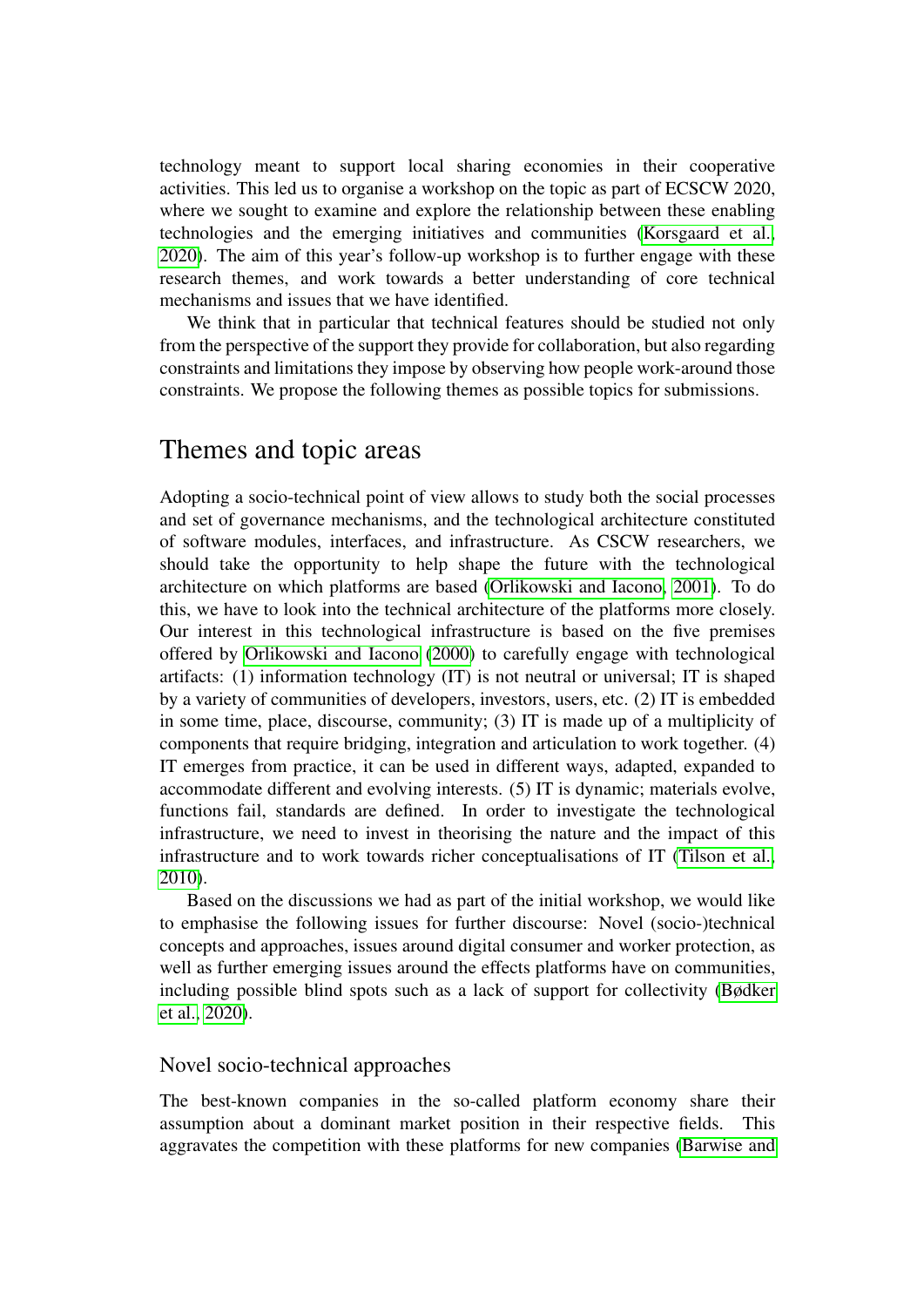[Watkins, 2018\)](#page-9-2). Small companies often have no choice but to focus on niches where new value can still be created. Alos, smaller platforms often lack technical expertise to develop (and maintain) more sophisticated platforms themselves, and come to rely on simple solutions that only require few maintenance and administration work [\(Bossauer et al., 2020b\)](#page-10-9). Another strategy of competitors is using the same technical infrastructures like the big players, or mainly copying these existing platforms. An example of this trend can be found with *coopcycle* in France, which is the coop (=retailer) alternative of deliveroo. In this copying strategy, what changes is only the governance model [\(Scholz, 2014\)](#page-11-5).

However, we can observe that various forms of counter-movement are becoming established, ranging from low-tech solutions to sophisticated technologies such as blockchain. Since 2015, technical development aiming to democratise aforementioned structures and are grouped under this concept. Blockchain technology could counteract the problems mentioned by organising the transfer of information and value in a secure and decentralised manner [\(Bossauer](#page-10-10) [et al., 2020c;](#page-10-10) [Prinz, 2018\)](#page-11-14). Here, the blockchain can act as a neutral intermediary without pursuing economic interests [\(Huckle et al. 2016\)](#page-10-11). Initial examples of decentralised platforms such as dlive (video platform), steemit (social network) or Whisper (messaging), are still in the exploratory phase and are therefore still struggling to survive against the central platform giants in addition to facing the challenge of building up an appropriate user base. Nevertheless, the community for decentralised technologies is growing and working at high speed on innovative solutions that should offer added value compared to centralized platforms [\(Bossauer et al., 2020a\)](#page-10-12).

*Possible research questions:* How can we design mechanisms that enable effective and flexible sharing of digital goods and services, from simple low-tech approaches to highly sophisticated technologies such as blockchain? What governance and licence models can facilitate their use?

#### Digital consumer and worker protection

The platforms bring together providers and consumers. To achieve optimal matching, reduce information asymmetries, and strengthen participants' trust in one another, platform operators make their participants reveal a lot of data about themselves and their online behavior [\(Clement et al., 2019\)](#page-10-13). The participants usually have very few options to restrict or reject the use of their data – without consent, they are often excluded from using the platform. At the same time, the users often lack awareness about what kind of data are collected and how they are used by the platforms [\(Alizadeh et al., 2020\)](#page-9-3).

It turns out, however, that users are becoming increasingly sensitive when it comes to willingness to share personal data [\(Conroy et al., 2014\)](#page-10-14). Just recently, for example, the announcement that the largest messenger service WhatsApp would change the terms and conditions with regard to an in-depth exchange of data with Facebook resulted in alternative apps such as Threema, Signal and Telegram being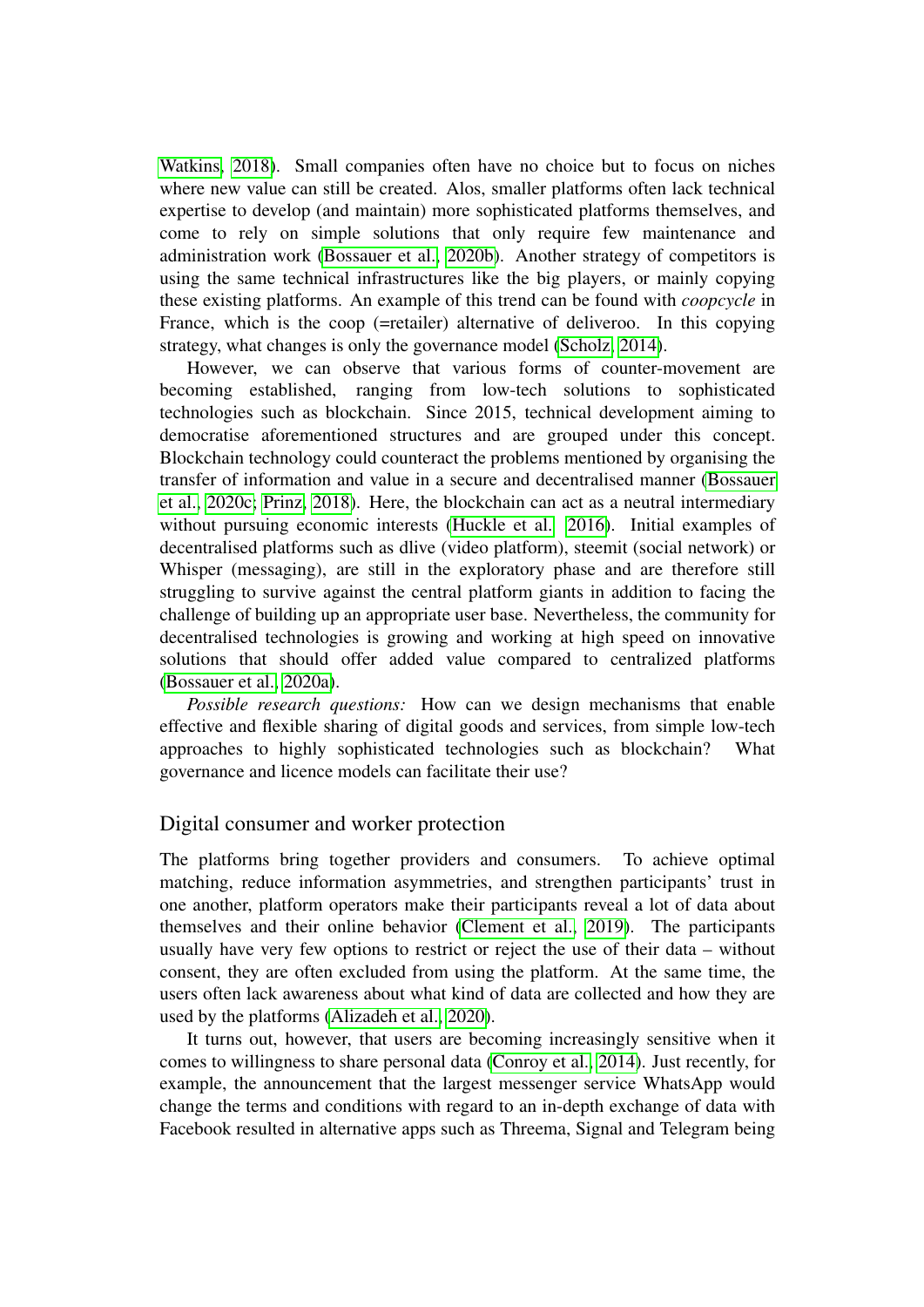flooded with new users.<sup>[1](#page-5-0)</sup> Prosumers such as gig workers feel exposed to the mechanisms of the platform operator. Gig economy platforms like Uber do not see their drivers as employees but as independent contractors. At the same time, however, they exert great pressure on the drivers through the 5-star-rating system, with their account threatened to be deactivated as soon as their rating falls below 4.6 out of 5 stars [\(Raval and Dourish, 2016\)](#page-11-6). Involving workers that are affected or at least threatened by the repercussions of digitisation and platformisation of their work can open up interesting implications for the design of better workplaces.

*Possible research questions:* How can technical platforms be designed to protect the rights of their users (both consumers as well as gig workers)? What role play different legal and cultural contexts, as well as general implications from the *datafication* of our lives?

#### Emergent challenges and opportunities

Recent research has illustrated how most platforms are depending on a limited number of functionalities that focus mostly on transactions but lack in terms of binding communities together. This is reflected by the literature focusing mostly on larger *monotechnological* platforms, while small-scale local communities might have rather different needs. For instance, recent research has suggested that bottom-up, local communities need better support for collectivity when they work to design their technological platform [\(Bødker et al., 2020\)](#page-10-5). Here, we can see a field of opportunities for improving the technical basis of the sharing economy but also have to deal with challenges such as making communities aware of possible improvements and supporting them in facilitating the changes needed.

This also points to the need for a better taxonomy about platform features, mechanisms, and functionalities. In doing so, we need to distinguish between the platform economy, the sharing economy that is often focusing on viable businesses (for somebody), and the bottom-up communities. The latter, we discuss in the cases that belong more specifically in the area of the *caring* economy and platform collectivism, that "regulates direct peer-to-peer collective activity and enables emergent local social structures" [\(Carroll and Beck, 2019,](#page-10-15) p. 280).

*Possible research questions:* How can we address potential shortcomings of existing designs, for instance in terms of enhancing collectivity, sustainability, and resilience? How can we raise awareness about those issues and values in sharing communities?

#### Further themes

Furthermore, we are inviting contributions about the topics from the initial workshop:

<span id="page-5-0"></span>See [https://www.businessinsider.com/whatsapp-facebook-data-terms-conditions-privacy](https://www.businessinsider.com/whatsapp-facebook-data-terms-conditions-privacy-signal-2021-1)[signal-2021-1,](https://www.businessinsider.com/whatsapp-facebook-data-terms-conditions-privacy-signal-2021-1) accessed at 18.02.2021.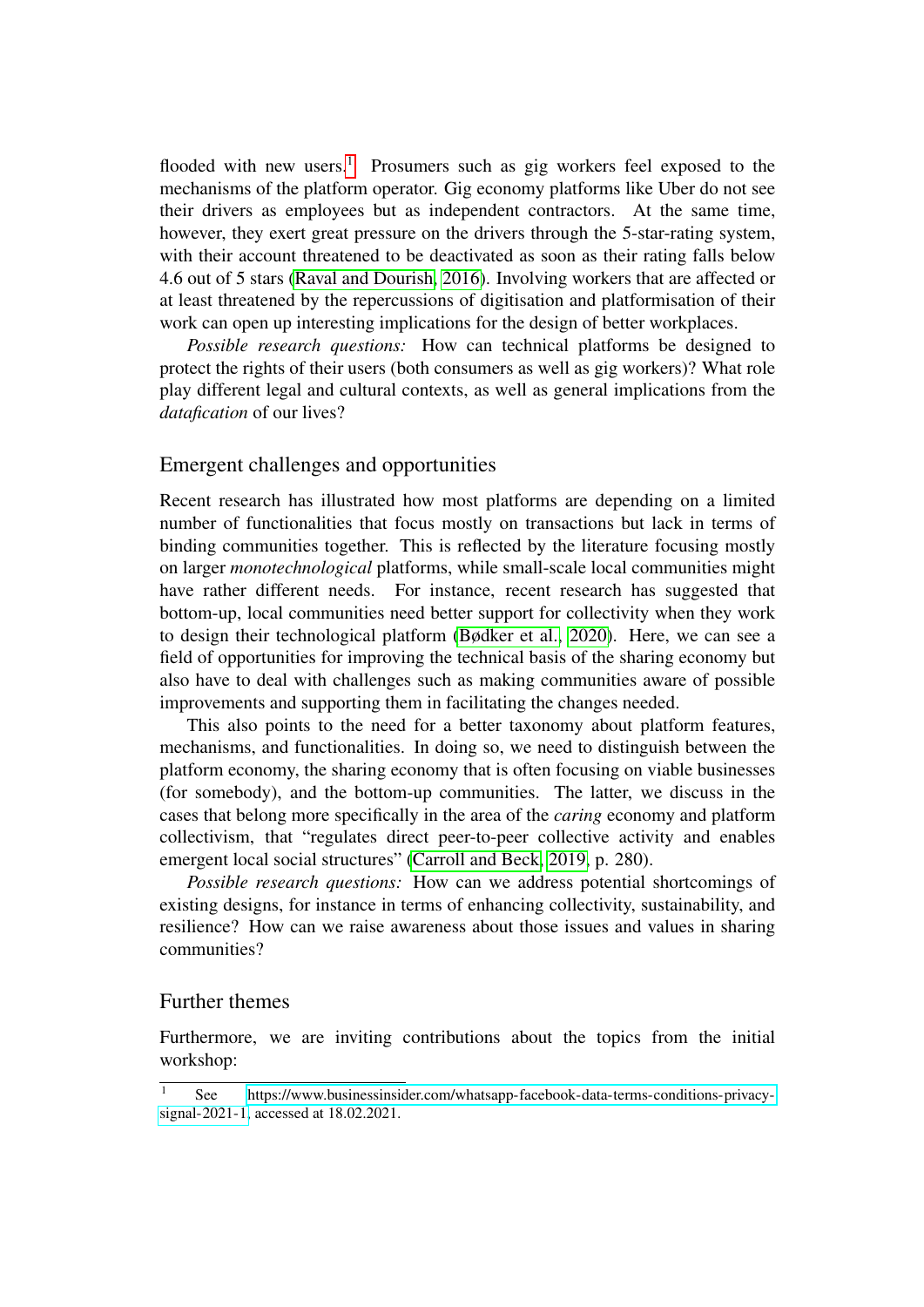- Platform taxonomies: How can we analyse and categorise technical mechanisms from a socio-technical perspective?
- Ideals and conflict: What happens when community values and ideals conflict with those embedded in the tools they use?
- (Un)intended dark designs: What happens when a community appropriates commercial technologies in terms of unintended effects and emerging dark designs?
- Organising on and around platforms: How can communities deal with various organisation and governance models imposed by technical platforms?

# Goals and activities

As a follow-up of last year's workshop, we aim at exploring opportunities and challenges for HCI and CSCW to engage with socio-technical perspectives on platforms and support tools within the sharing and collaborative economy from the perspective of researchers and practitioners. We are also interested in engaging with practitioners that are interested in participating and starting sharing economies to get a better understanding of the possibilities of already existing tools, as well as inform design researchers about possible gaps and room for improvement. The opportunities and challenges will be organised under four main aims:

- Collecting research on socio-technical aspects of sharing economy platforms. Here we emphasise perspectives and discussions aimed at connecting the two – the social and the technical – in discussing platforms and their underlying technologies as a follow-up of the discussions we had last year (which are reflected in the new topic areas).
- Identifying research themes, gaps, related work, in particular topics that are relevant to CSCW. This includes rethinking earlier trends in CSCW on groupware systems from a sharing platform perspective. This is meant to add to the list of themes we have listed above.
- Working towards a better understanding of core mechanisms and trade-offs in the design of platforms for the sharing economy, as well as implications in adopting and appropriating commercial solutions and platforms invented to support different kinds of work and collaboration. This requires a deeper engagement with studies about socio-technical aspects of different kinds of communities and contexts.
- Discuss and outline various abstractions across identified platforms, e.g. design patterns for community platforms, catalogues of proven mechanisms and enabling features. This is related to recent attempts to build a catalogue of technical mechanisms for sharing communities as part of the COST Action "Sharing And Caring" (see [http://sharingandcaring.eu/\)](http://sharingandcaring.eu/).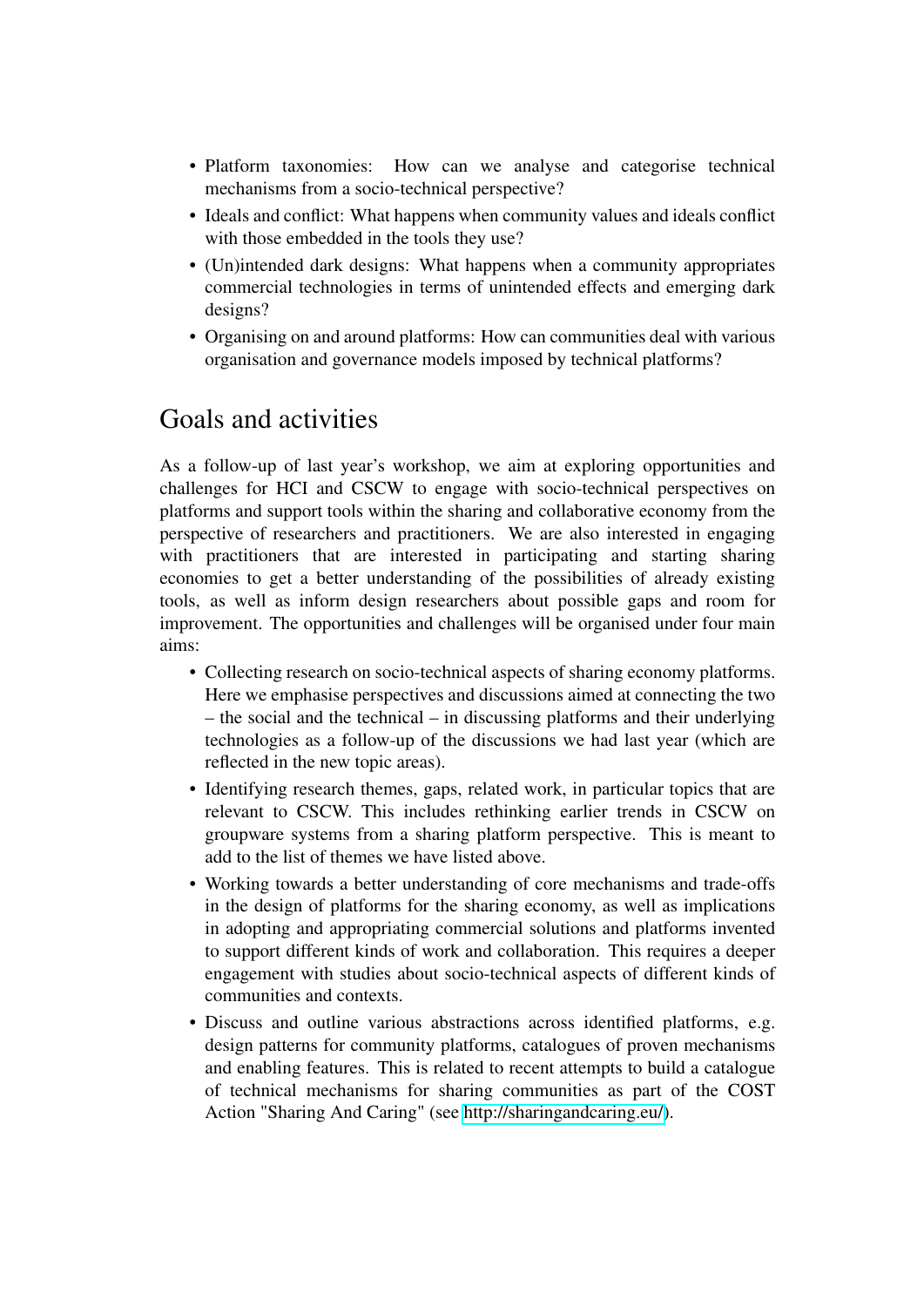Depending on the outcome of the workshop's discussions and on the interest of the participants, we may explore further publication outlets for the workshop papers. The contributions will be made available on the workshop website, given participant consent.

### Activities and structure

Like last year, we propose a one-day, 8 hour workshop. In the workshop, we will combine discussion of position papers with fitting themes and aims. Some activities will be group-based and centred around generating contributions within the four aims of the workshop.

- Preparation before the workshop We will circulate the accepted position papers, ask participants to read these, and reflect on the presented work based on the proposed themes. Depending on the scope and focus of the contributions, we will consider to ask a few guiding questions.
- Morning: Introductions and short presentations The workshop will start with short presentations of the position papers. Depending on the clustering around the themes, this can happen in plenum or in two steps where the contributions are grouped around themes and then synthesised into a group presentation by the participants.
- Afternoon (1) Generative group work: The afternoon will start with group work examining the themes with the aim of generating input to the main goals. This will involve mapping promising technological approaches, issues around digital consumer and worker protection, as well as emerging challenges and opportunities within the sharing economy.
- Afternoon (2) Synthesis As the final step, participants will engage in a collective exercise with the task of synthesising the workshop and discussions into key directions for future research under the heading *"What has CSCW to offer to the sharing economy?"*

### **Organisers**

*Gabriela Avram* is lecturer in Digital Media and Interaction Design, and senior researcher at the Interaction Design Centre of the University of Limerick (Ireland). Building on a CSCW background, her research currently focuses on the implications of the collaborative economy on urban communities, with an emphasis on DIY, civic engagement and cultural heritage. She is the Chair of the COST Action Sharing & Caring.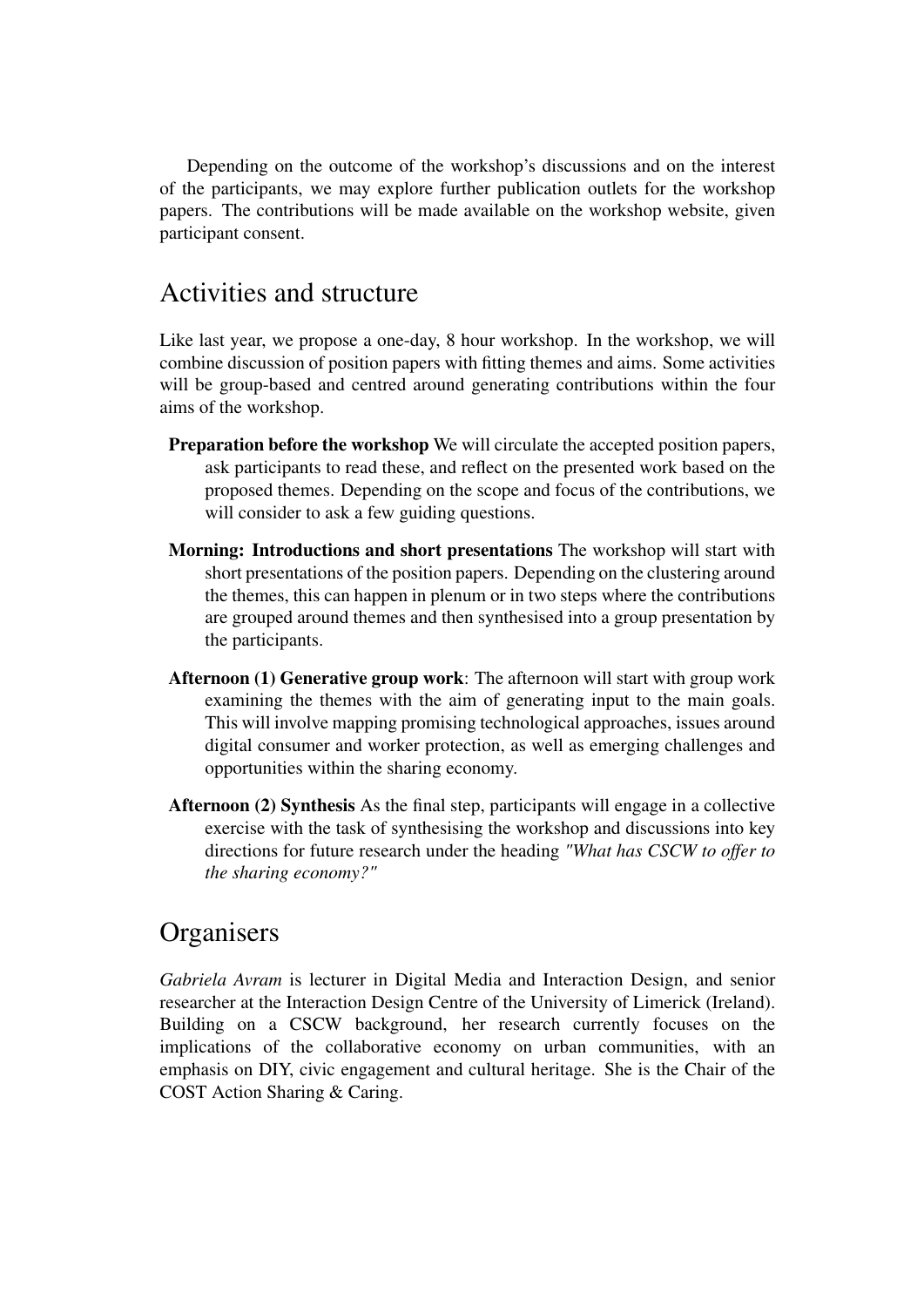*Alexander Boden* is Professor at the Institute for Digital Consumption, Bonn-Rhein-Sieg University of Applied Science, and Fraunhofer-Institute for Applied Information Technology FIT. His work focuses on developing interactive tools in the domain of environmental and consumer informatics in a broad range of application domains ranging from smart factories to private households, as well as on ethical and social implications of technology. Alexander publishes in research communities such as CSCW, HCI, and Software Engineering.

*Susanne Bødker* is Professor of Human-Computer Interaction at the Department of Computer Science, Aarhus University. She works with activity theoretical HCI, Participatory Design and Computer Supported Cooperative Work. She is currently working on her ERC Advanced research project Common Interactive Objects, that takes a new theoretical focus on how we collaborate and make sense of the interactive objects in our everyday lives. Susanne is a scientific advisor for the COST action Sharing & Caring.

*Henrik Korsgaard* is Assistant Professor at the Department of Computer Science at Aarhus University. He works with activity theoretical HCI, CSCW and place-centric computing. He mixes empirical work on how communities adopt and appropriate technologies with constructing and deploying prototypes primarily focusing on supporting intrinsic development of local applications and services.

*Myriam Lewkowicz* is Full Professor of Informatics at Troyes University of Technology (France), where she heads the pluridisciplinary research group Tech-CICO. Her interdisciplinary research involves defining digital technologies to support existing collective practices or to design new collective activities. She chairs the European Society for Socially Embedded Technologies (EUSSET), and she is vice-chair of the COST Action Sharing & Caring, in which she in in charge of the working group focusing on technical platforms.

*Christina Pakusch* is post-doc researcher at the Institute for Digital Consumption, Bonn-Rhein-Sieg University of Applied Science. She is interested in innovative transport concepts in the sharing economy and examines their effects with a focus on the social and ecological consequences. Following a user-centered approach, her empirical studies aim to complement traditional technology assessment.

# Maximum number of participants expected

We expect to bring together a maximum of 20 participants. Our intended audience is primarily researchers who are actively engaged in studies of sharing economy contexts, but also active members of such communities. We will encourage a mix of practitioners, graduate students, new faculty, and established researchers to participate.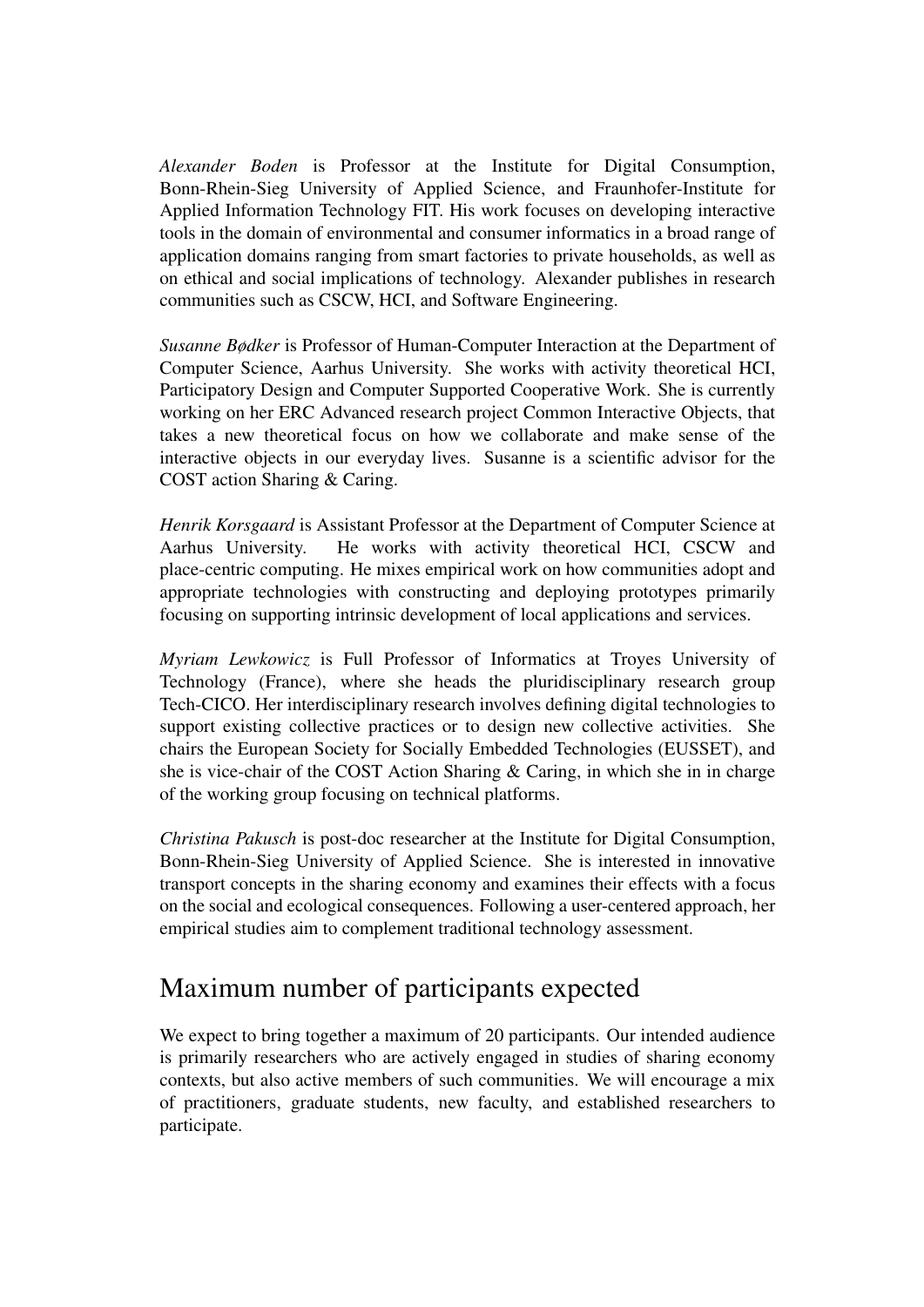### Means of recruiting and selecting participants

The call for papers will be disseminated via CSCW-related mailing lists (e.g. EUSSET, CSCW). We will also publish the call via social media and community mailing lists of our COST Action in order to target a broader audience, especially active members of sharing communities. We will establish a webpage that we will use throughout the process to advertise and collect information, a tentative reader on the sharing economy and subsequently publish the position papers and insights from the workshop, with participant consent.

In order to attract practitioners, we will contact organizations involved in designing platforms with whom we already interacted in the framework of the COST action: E.g. Platform Design Toolkit (Simone Cicero) and Collaboriamo (Elisa Saturno).

Prospective participants are invited to submit short papers (2-4 pages) on their research using the ECSCW Exploratory Paper template. Submitted papers should relate to the research questions outlined in the call. We are especially interested in empirical studies of sharing economy platforms and their socio-technical implications. Both reports of research in progress and completed studies will be accepted. We are also inviting practitioners to submit experience reports about existing technologies.

The workshop organisers will select the position papers based primarily on their ability to generate fruitful discussion of important issues and also to provide examples of practice related, high quality case studies. At least one author of each accepted paper must attend the workshop. The accepted papers will be made available to the participants in advance and discussants will be assigned to each paper.

### References

- <span id="page-9-3"></span>Alizadeh, F., T. Jakobi, A. Boden, G. Stevens, and J. Boldt (2020): 'GDPR Reality Check-Claiming and Investigating Personally Identifiable Data from Companies'. In: *2020 IEEE European Symposium on Security and Privacy Workshops (EuroS&PW)*. pp. 120–129.
- <span id="page-9-2"></span>Barwise, P. and L. Watkins (2018): 'The evolution of digital dominance'. In: *Digital Dominance: The Power of Google, Amazon, Facebook, and Apple*. Oxford University Press, pp. 21–49.
- <span id="page-9-1"></span>Bellotti, V., A. Ambard, D. Turner, C. Gossmann, K. Demkova, and J. M. Carroll (2015): 'A Muddle of Models of Motivation for Using Peer-to-Peer Economy Systems'. In: *Proceedings of the 33rd Annual ACM Conference on Human Factors in Computing Systems*. Seoul, Republic of Korea, pp. 1085–1094, Association for Computing Machinery.
- <span id="page-9-0"></span>Bellotti, V. M., S. Cambridge, K. Hoy, P. C. Shih, L. R. Handalian, K. Han, and J. M. Carroll (2014): 'Towards community-centered support for peer-to-peer service exchange: rethinking the timebanking metaphor'. In: *Proceedings of the SIGCHI Conference on Human Factors in Computing Systems*. Toronto, Ontario, Canada, pp. 2975–2984, Association for Computing Machinery.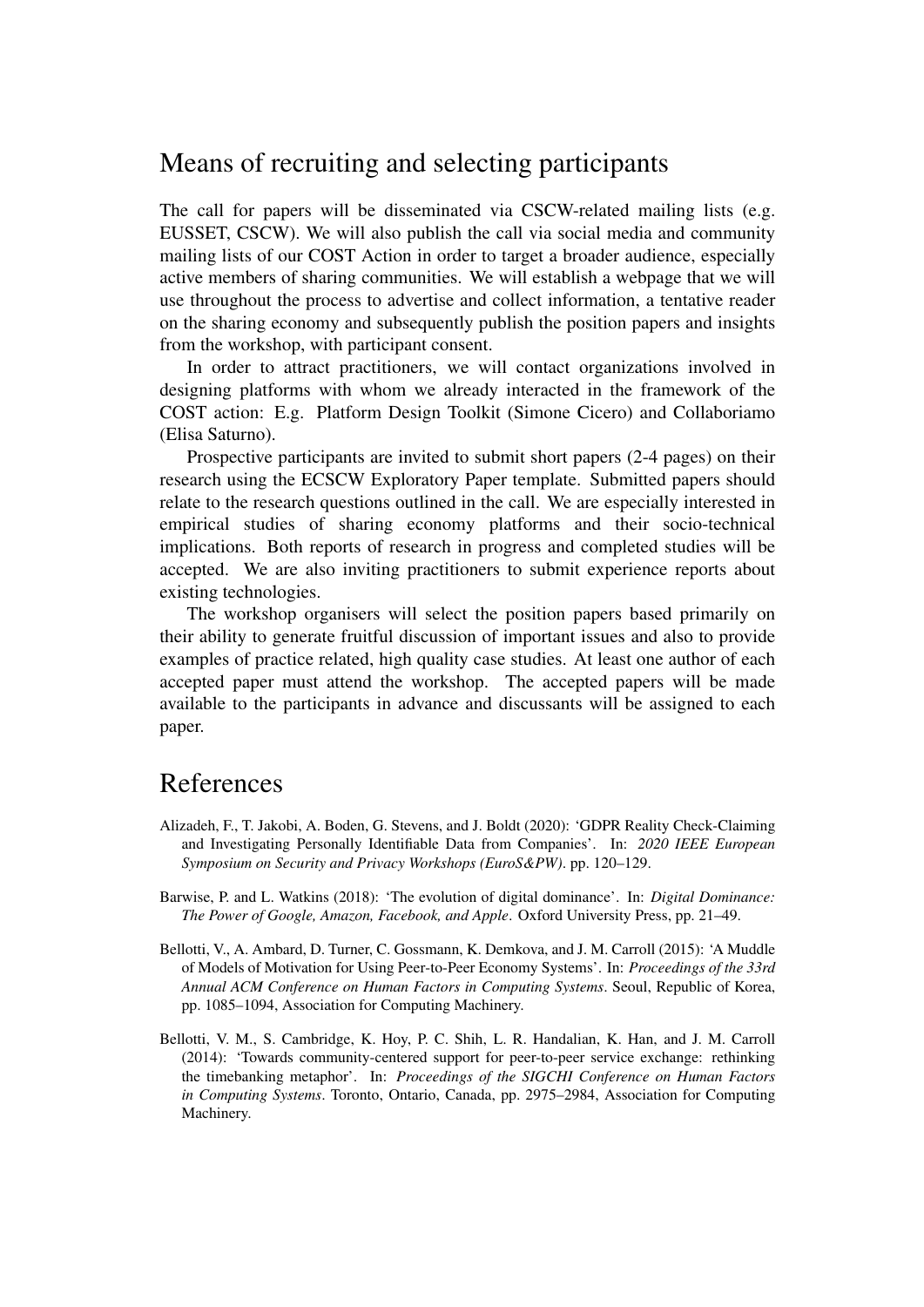- <span id="page-10-7"></span>Bialski, P. (2012): 'Technologies of hospitality: How planned encounters develop between strangers'. *Hospitality & Society*, vol. 1, no. 3, pp. 245–260.
- <span id="page-10-5"></span>Bødker, S., M. Lewkowicz, and A. Boden (2020): 'What's in a word? Platforms Supporting the Platform Economy'. In: *Proceedings of the 11th Nordic Conference on Human-Computer Interaction: Shaping Experiences, Shaping Society*. pp. 1–10.
- <span id="page-10-12"></span>Bossauer, P., T. Neifer, G. Stevens, and C. Pakusch (2020a): 'Trust versus Privacy: Using Connected Car Data in Peer-to-Peer Carsharing'. In: *Proceedings of the 2020 CHI Conference on Human Factors in Computing Systems*. pp. 1–13.
- <span id="page-10-9"></span>Bossauer, P., C. Pakusch, and D. Schreiber (2020b): 'Digitale Plattformen - Der virtuelle Marktplatz für den Kunden'. In: *Digital Business*. Litello, pp. 64–70.
- <span id="page-10-10"></span>Bossauer, P., D. Schreiber, T. Neifer, C. Pakusch, and G. Stevens (2020c): 'Dezentralisierung der Sharing Economy–Potentiale Blockchain-basierter Sharing-Plattformen'. In: *WI 2020 Proceedings. 15th International Conference on Wirtschaftsinformatik*.
- <span id="page-10-15"></span>Carroll, J. M. and J. Beck (2019): 'Co-designing platform collectivism'. *CoDesign*, vol. 15, no. 3, pp. 272–287.
- <span id="page-10-3"></span>Casilli, A. and J. Posada (2019): 'The platformization of labor and society'. In: *Society and the Internet: How Networks of Information and Communication are Changing Our Lives*. Oxford University Press, pp. 293–306.
- <span id="page-10-13"></span>Clement, R., D. Schreiber, P. Bossauer, and C. Pakusch (2019): 'Mehrseitige Märkte'. In: *Internet-Ökonomie*. Springer, pp. 261–278.
- <span id="page-10-14"></span>Conroy, P., F. Milano, A. Narula, and R. Singhal (2014): 'Building consumer trust: protecting personal data in the consumer product industry'. *Deloitte Insights, November*, vol. 13.
- <span id="page-10-6"></span>Ganglbauer, E., G. Fitzpatrick, Ö. Subasi, and F. Güldenpfennig (2014): 'Think globally, act locally: a case study of a free food sharing community and social networking'. In: *Proceedings of the 17th ACM conference on Computer supported cooperative work & social computing*. Baltimore, Maryland, USA, pp. 911–921, Association for Computing Machinery.
- <span id="page-10-1"></span>Geissinger, A., C. Laurell, C. Öberg, and C. Sandström (2019): 'How sustainable is the sharing economy? On the sustainability connotations of sharing economy platforms'. *Journal of Cleaner Production*, vol. 206, pp. 419–429.
- <span id="page-10-8"></span>Gerber, E. M. and J. Hui (2013): 'Crowdfunding: Motivations and deterrents for participation'. *ACM Transactions on Computer-Human Interaction (TOCHI)*, vol. 20, no. 6, pp. 34:1–34:32.
- <span id="page-10-11"></span>Huckle, S., R. Bhattacharya, M. White, and N. Beloff (2016): 'Internet of things, blockchain and shared economy applications'. *Procedia computer science*, vol. 98, pp. 461–466.
- <span id="page-10-2"></span>Ikkala, T. and A. Lampinen (2015): 'Monetizing Network Hospitality: Hospitality and Sociability in the Context of Airbnb'. In: *Proceedings of the 18th ACM Conference on Computer Supported Cooperative Work & Social Computing*. Vancouver, BC, Canada, pp. 1033–1044, Association for Computing Machinery.
- <span id="page-10-0"></span>Kenney, M. and J. Zysman (2015): 'Choosing a future in the platform economy: the implications and consequences of digital platforms'. In: *Kauffman Foundation New Entrepreneurial Growth Conference*, Vol. 156160.
- <span id="page-10-4"></span>Kenney, M. and J. Zysman (2016): 'The rise of the platform economy'. *Issues in science and technology*, vol. 32, no. 3, pp. 61.